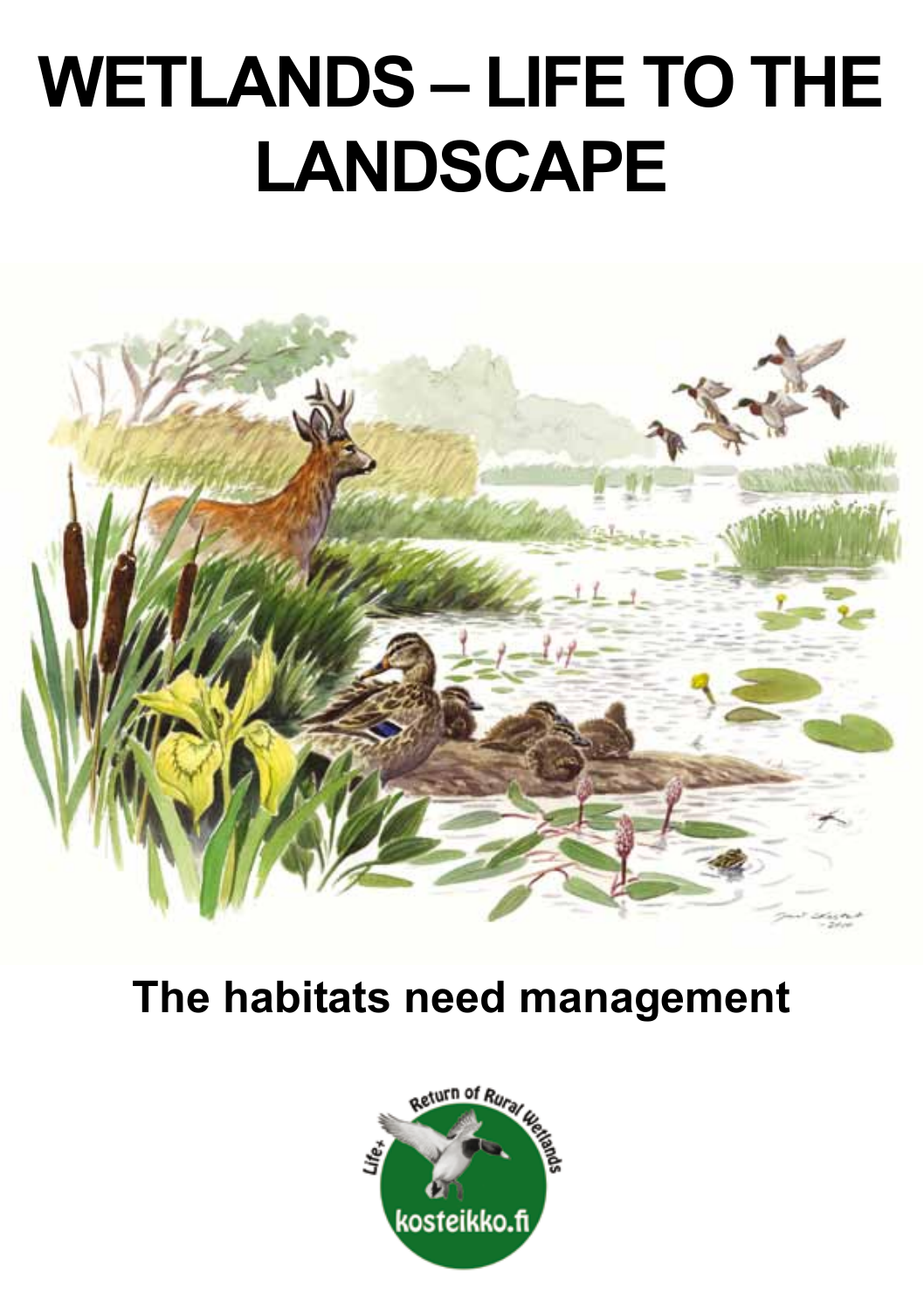### **Well-managed wetlands attract birds and create life to the landscape**

Wetlands are extremely important for both the environment and people. Shallow wetlands full of life create ideal spots for nature's biodiversity to thrive. They offer natural habitats for e.g. waterfowl. In addition, they function as nature's own filters by stopping sediment from leaching further downstream and by binding nutrients that leak from the drainage waters of agriculture, forestry and peat production.

The project "LIFE+ Return of Rural Wetlands" promotes the establishment, restoration and management of wetlands in the everyday environments of agricultural and forest areas. As an example, a nationwide network of model wetlands was created together with landowners and by the means of a participatory working model. The project has helped restore or establish 48 model wetlands.

The wetlands must be actively monitored and managed to maintain their vibrant habitats.

atianing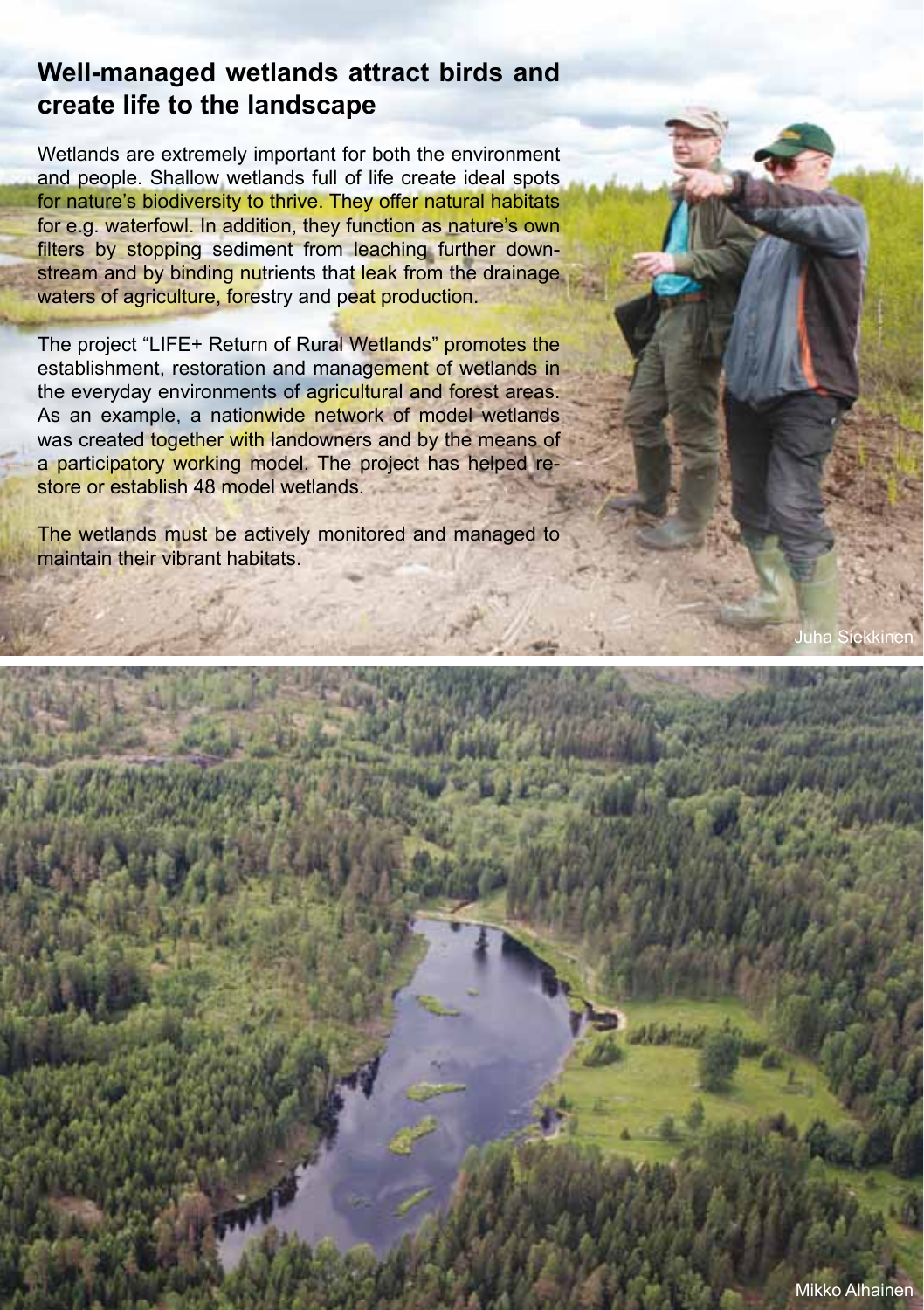### **Myllärinniitty, Kirkkonummi**

The Myllärinniitty wetland located in the Evitskog Forest in Kirkkonummi is a peaceful natural environment similar to areas flooded by beaver dams. The wetland is situated only some dozens of kilometers from the hustle of the capital Helsinki. The dammed wetland is ca 4.5 hectares large and characterized by low-lying woodlands completely surrounded by steep, sloping forests and clifftops. The wetland's catchment area is only 20 hectares large due to the area's topography reflecting the opposite extremes. A rich spring by the shore maintains the wetland's water resources even during summer droughts.

One of the prerequisites for the establishment of the Myllärinniitty wetland was the construction of a nearly 170-meter long and sturdy clay dam. The controllable drainage well installed in the dam allows to adjust the water-level with almost one meter, which significantly improves the wetland's management options during its different development stages.

The regulation well also enables the wetland to be completely drained. This occasional draining mitigates the conditions of temporary wetlands and stimulates the area's insect production and improves the *The lowland forest of Myllärinniitty in June 2013*  waterfowl brood production.



*right before the start of the construction work.*

The wetland was established in order to provide wa-

terfowl and waders with more nesting and brood habitats and to restore the condition of the downstream lakes and rivers by improving the drainage basin's water retention capacity.

The wetland was rendered more welcoming for waterfowl by building islands and underwater ridges and by shaping the shoreline. Brushwood and sturdier stumps left over from logging were used to build resting and dry-off grounds favoured by the birds.



*The Myllärinniitty wetland after the flooding in late 2013.*



*Landowners Anne Timonen-Lindfors and Jonne Lindfors, who acted as co-financiers of the project and participated in the tree removal. To the left Jouni Metsola, who was responsible for the construction work.*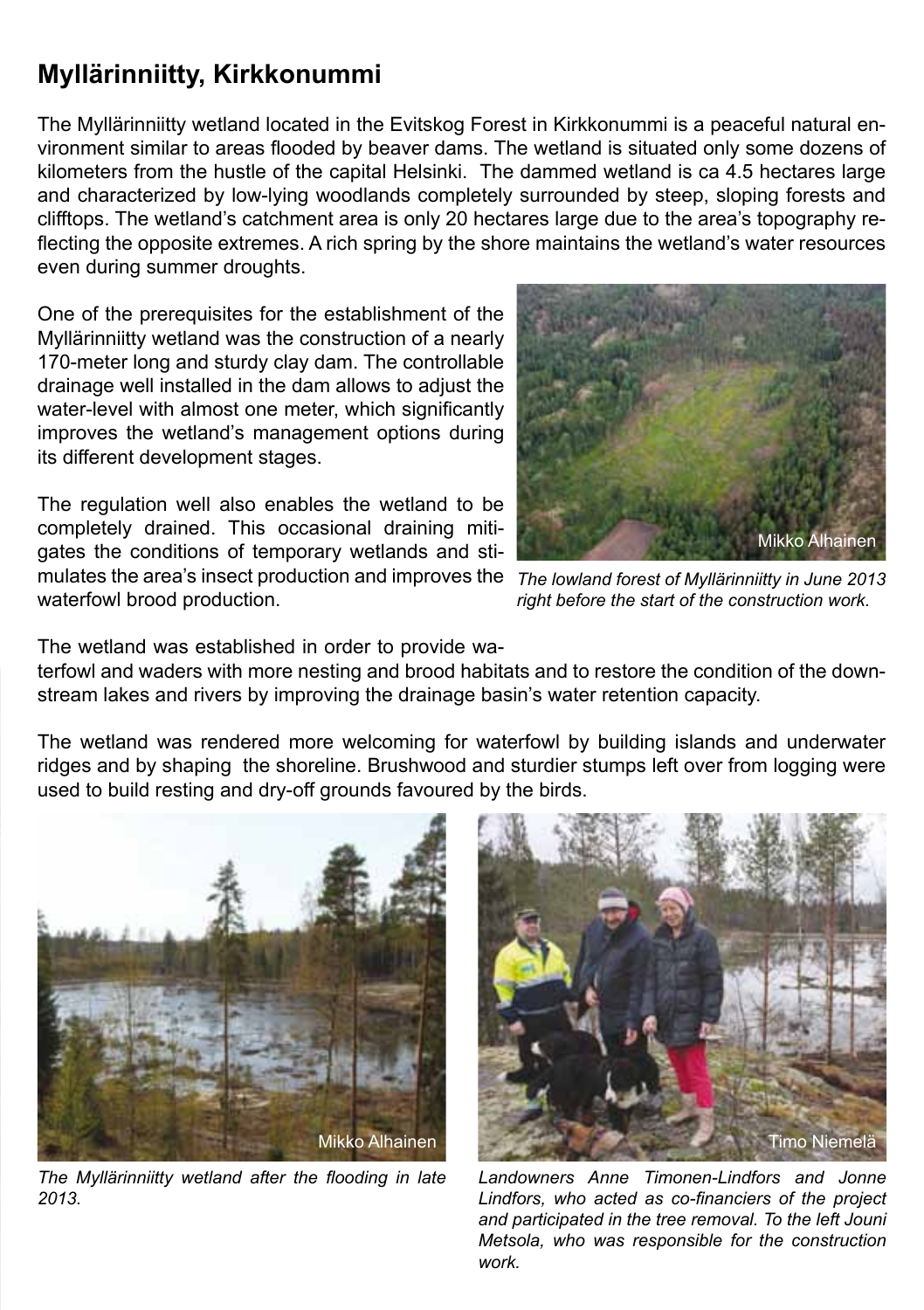## **Checklist for establishing a wetland**

- 1. Favour low-lying meadows, where the water area can be formed cost-effectively by damming and flooding.
- 2. Anticipate the wetland's establishing method and assess the project's potential impacts to surrounding land-use.
- 3. Find out all the landowners, water area owners and other concerned parties (e.g. drainage companies and road owners) whose rights or interests the project's implementation may concern. Be open and inform all the concerned parties of the project's planning and progress.
- 4. Find out and take into consideration any possible obstacles and constraints as well as the request for an opinion and the permits regarding the project. For instance, the existing natural values of the area need to be checked from the relevant environmental authorities etc.
- 5. Implement or commission suitable topography measurements for the planning area. These measurements will provide valuable information on e.g. the effects of planned water levels on fields, forests, roads and structures in the wetland's immediate surroundings. Implement these measurements in cooperation with all the concerned parties who are eager to participate in the hands-on field planning.
- 6. Find out about financing possibilities relating to the establishment of the wetland and of the conditions of external financing.

*It is important to give information about the wetland project. The landowners of the Perräinen model wetland organized an impressive briefing both before and after the construction of the wetland.*

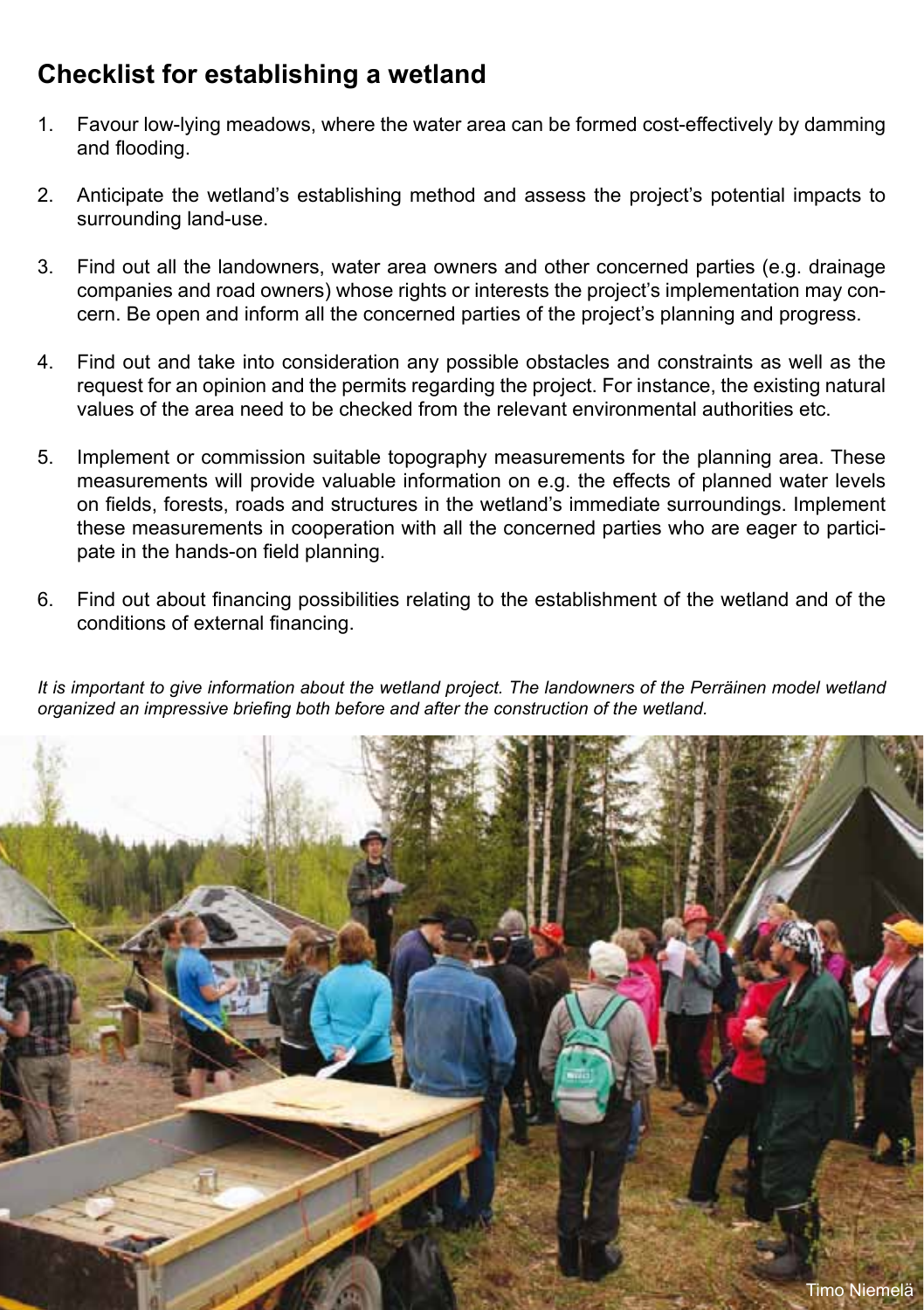

*The topography measurements give valuable information about the wetland's construction options and the coordination of other land use. Terrain measurements can be completed with a grade laser in open land areas.*

- 7. Prepare or order a wetland plan accordant with the project's scope and the demands of the financier(s). The project's realizer, responsible foreman or person responsible for the wetland's maintenance should be clearly stated in the plan as regards to any legal liability issues.
- 8. Deliver the finalized wetland plan to all the concerned parties (landowners, water area owners and other parties) whose rights or interests the project's implementation may concern. Ask for all necessary written consents in order to be able to prove the project's legal status.
- 9. Deliver the finalized wetland plan to the relevant environmental authorities etc. for an opinion or permit and remember to attach all necessary consents, statements and documents.
- 10. Wait for the decisions concerning the project's permit matters and financing before signing contractor agreements or purchasing materials. Be prepared that the permit procedure in accordance with the Water Act etc. can take over a year.
- 11. Put all necessary construction materials and dam devices out to tender and sign the contractor agreements regarding the excavation and earthmoving works.
- 12. Direct and supervise the wetland's construction work and make sure that everything is executed in a professional manner and according to the wetland plan approved by the concerned parties.
- 13. Rise the area's water to the desired level slowly and in a controlled way with the help of dams so that the newly built dam bank is not put under too much pressure. If possible, the dam should be left to settle for at least six months before flooding!
- 14. Regularly observe the dam bank's durability and the water regulation equipment's functioning. Remember to also implement other management measures regarding the upholding of the wetland's productivity.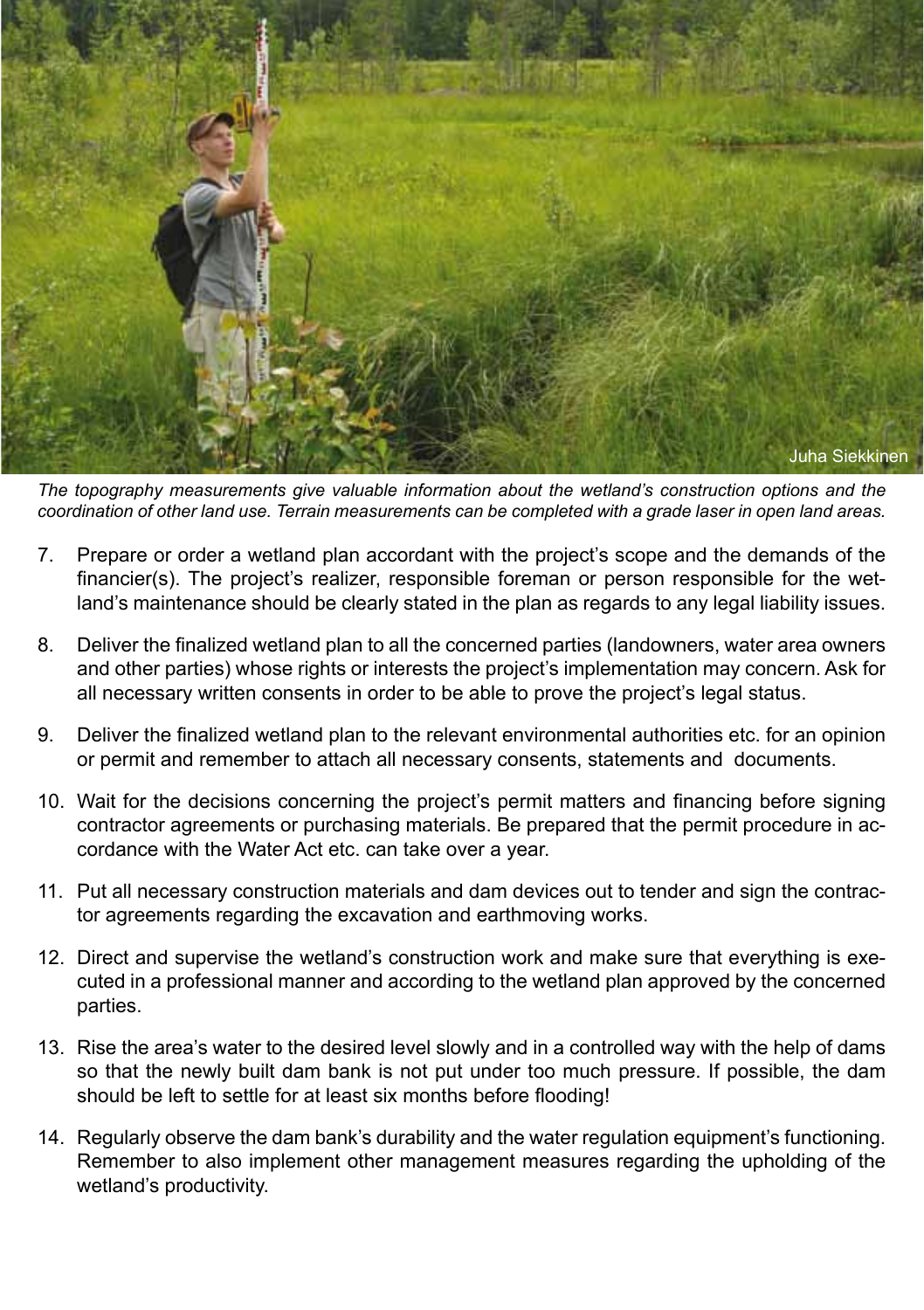## **Kangasala, Pohtiolampi**

The Pohtiolampi wetland is situated along the Vääksynjoki River, which flows from Lake Vesijärvi to Lake Längelmävesi. The site is a former fish-farm, and the old dam and water control structures were utilized by the project. The aim of the wetland restoration in the ca two hectare area was to reform the old fishponds to waterfowl breeding and staging area.

The construction work was carried out from the strips of land between the ponds. The strips provided landfill for filling and reshaping of the ponds so that the result was a scenically open wetland of varying depths, islands and meandering shoreline.

The project's machine work and materials cost approx. 12,000 euros. In terms of the restoration's success and the project's favourable cost efficiency, it was crucial that the summer and autumn preceding the construction work were exceptionally dry. The water-level in the Vääksynjoki River was lower than average during the work in October 2013.

Taigabird Ltd. built a public observation tower in the area's south end in the summer following the construction work. The tower offers a spectacular opportunity to observe the wetland's diverse waterfowl and wader populations. It has unhindered, wheelchair-accessible passage!

*The old fish-pond were pumped empty before wetland construction for efficient working with excavators.*

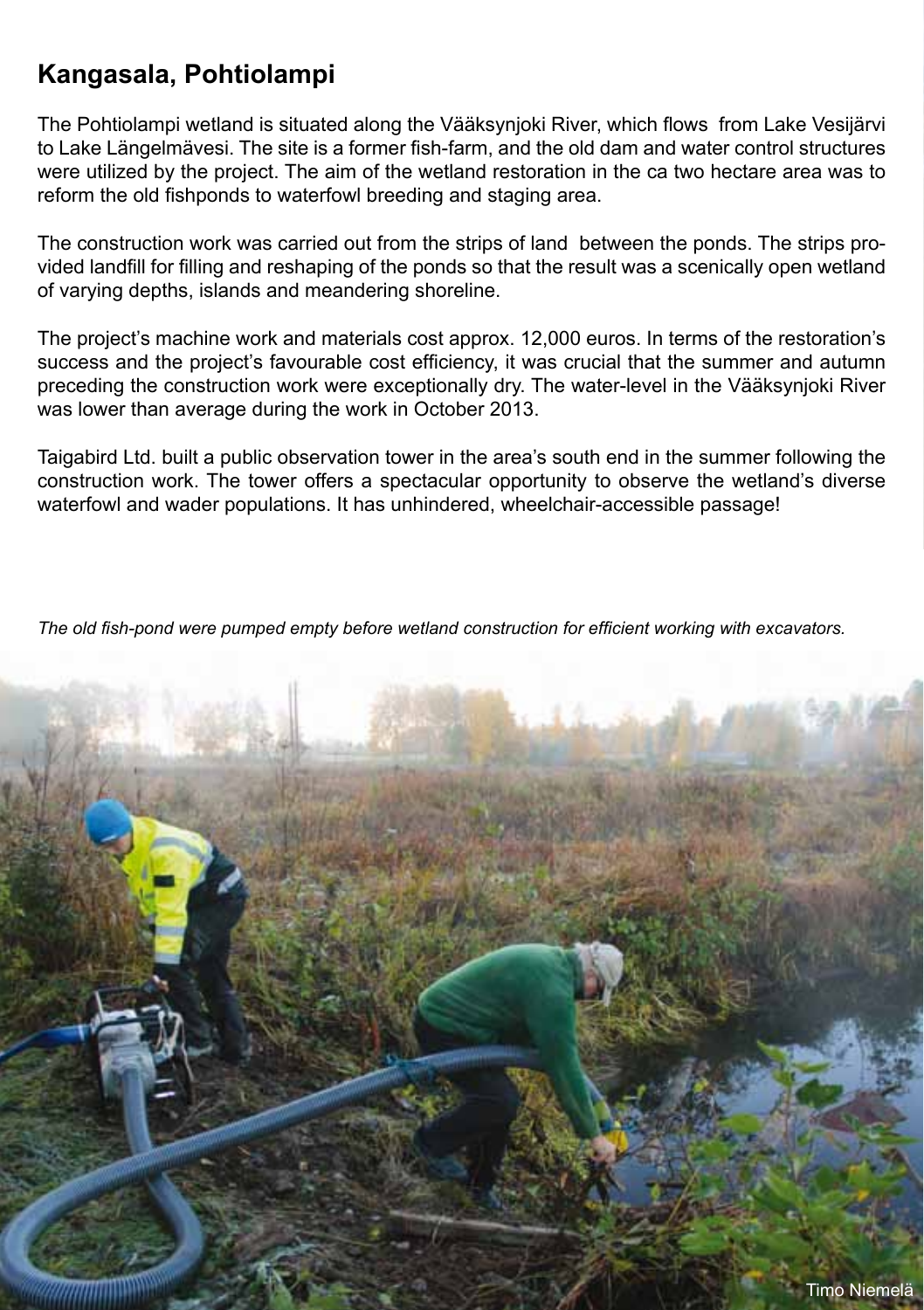

*The Pohtiolampi ponds built for fish farming before the area was converted into a productive waterfowl habitat.*



*A photo taken by a remote-controlled helicopter in July 2014 of the Pohtiolampi wetland after the restoration work implemented by the "LIFE+ Return of Rural Wetlands" project. The habitat for waterfowl and waders was improved by e.g. building versatile feeding grounds and tailor-made nesting and resting places for different species.*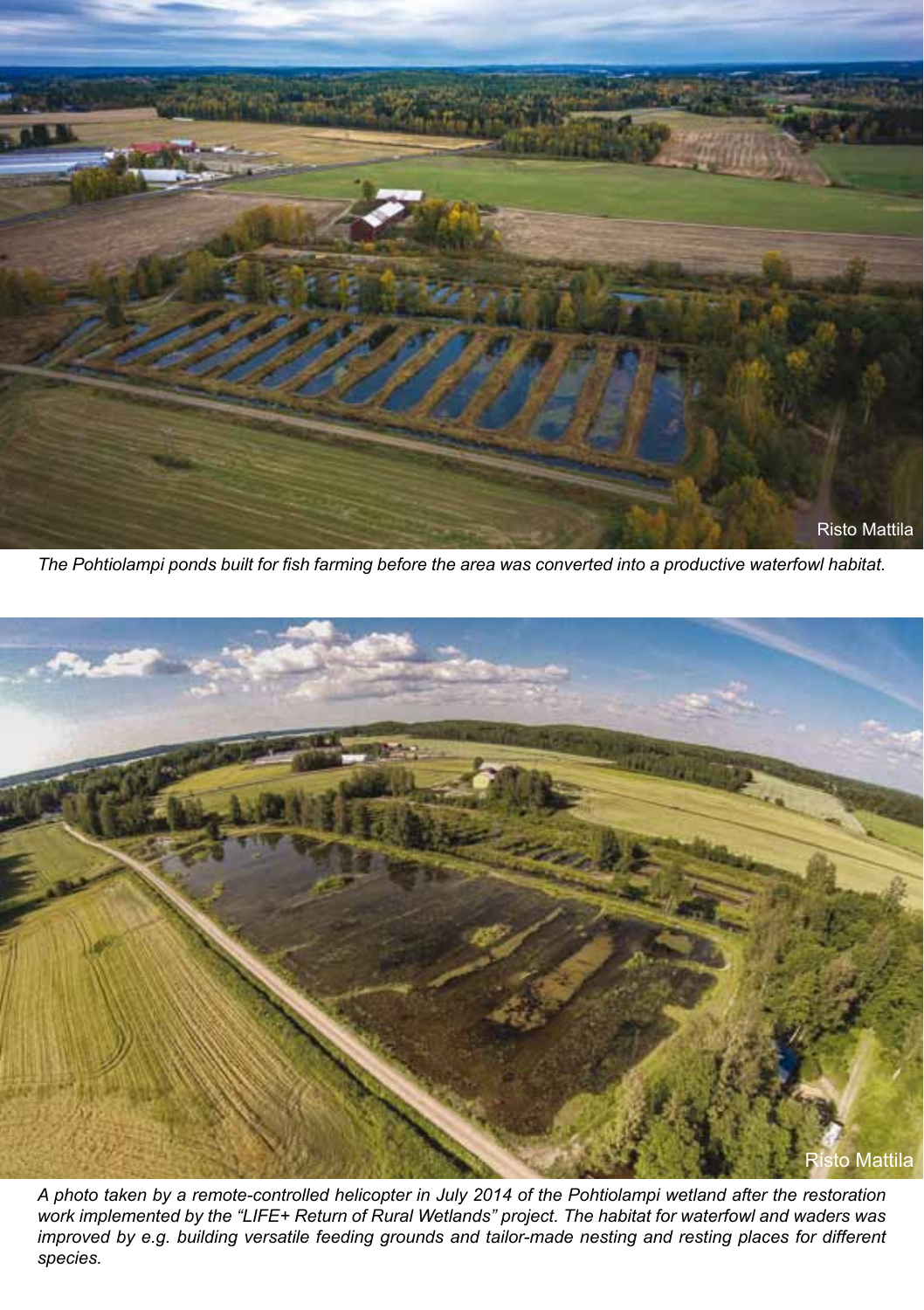

The Isoniitty wetland in Karstula's cultural environment blends perfectly into the landscape. The adjacent road provides a view to the open-water wetland, thus increasing the area's scenic value. The fields bordering the wetland create a broad and open environment which, in turn, draws waterfowl to the area. The neighbourhood's birds favour the fields as their feeding grounds which, together with the wetland, form a diverse area where waterfowl can stage during their migration.

The water in the wetland's shores and around the tiny islands is mostly only some dozens of centimetres deep. The man-made islands differ in sizes and shapes. The wetland provides versatile habitats for aquatic vegetation and invertebrate creatures living in the water, thus ensuring also the food supply for waterfowl. The mosaic variation of the open water and the plant-covered areas increase the wetland's value as a brood habitat for waterfowl.



The successful maintenance of the Karstula wetland scenery requires that the area is kept open. For instance, the grass and shrubs in the dam banks and islands must be cut down regularly.

The wetland's water drainage has been carried out via a stone-covered weir built as part of the dam bank's extension. A plastic pipe with its wetlandfacing end above the water-level was installed in the dam bank in front of the bottom threshold for the optional drainage of the wetland.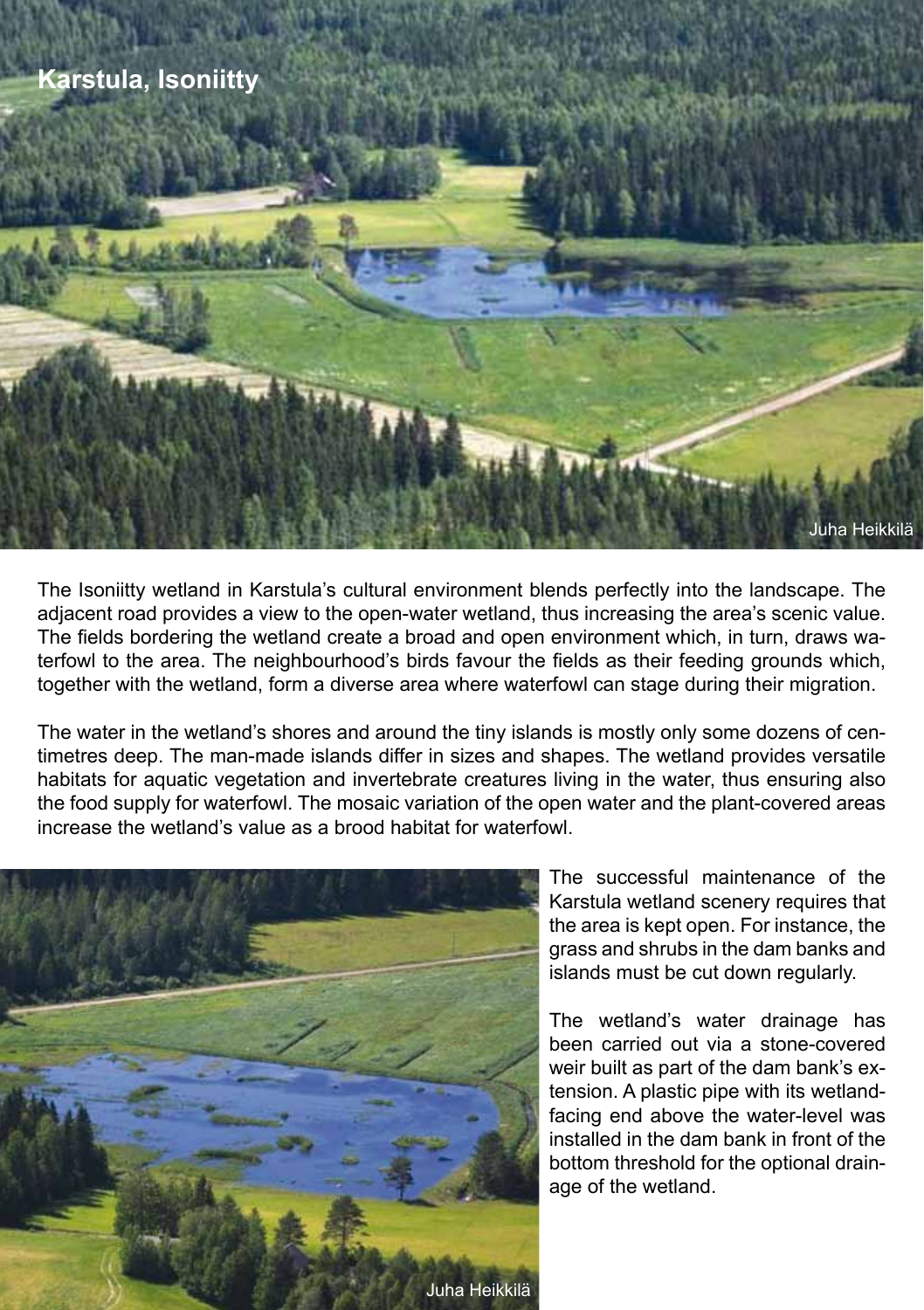

#### **Waterfowl counts**

The significance of restored and constructed wetlands for biodiversity is being studied in various follow-ups. Waterfowl are an excellent object for monitoring because many waterfowl species are quick to discover new, viable habitats. Moreover, they are fairly easy to perceive and recognize. The "LIFE+ Return of Rural Wetlands" project studied the effects of model wetlands via a nationwide point-count of waterfowl. These counts are important because:

- The changes in the species and individual diversity of waterfowl indicates the development of the wetland's condition for instance, if the number of breeding waterfowl in the wetland diminishes, the population's descent can call attention to the wetland's management needs.
- The use of wildlife populations must be ecologically sustainable, and the brood count produces specific information about the annual production to assess the population status and to estimate sustainable levels of harvest.
- The results can be utilized in both national and international waterfowl research.

Waterfowl counts performed in the wetlands revealed that Teal and Mallard were the most typically found dabbling ducks in constructed wetlands. Wetlands located close to agriculture had the best brood production per hectare, whereas wetlands constructed on peatlands had the least amount of species and individuals. Flooded wetlands had on average a higher dencities of waterfowl than on merely excavated wetlands.

#### **Aquatic invertebrates**

Invertebrates (e.g. equal-footed crustaceans, boat bugs, water beetles and insect larvae) are most important food sources for waterfowl broods during their first weeks. Shallow fertile wetlands full of invertebrates are in favour of waterfowl because of the abundant food source.

The number of invertebrate species and individuals in a wetland can be monitored by placing one-liter glass jars equipped with plastic funnels in shallow shore waters.

In the "LIFE+ Return of Rural Wetlands" wetlands the waterfowl numbers had clear correlation to invertebrate abundance, birds favoured the sites with the best feeding opportunities. Shallow flooded wetlands had significantly higher invertebrate densities than in excavated basins.

If your wetland does not have abundant population of waterfowl, invertebrate monitoring may give you the answer!

Mikko Alhainen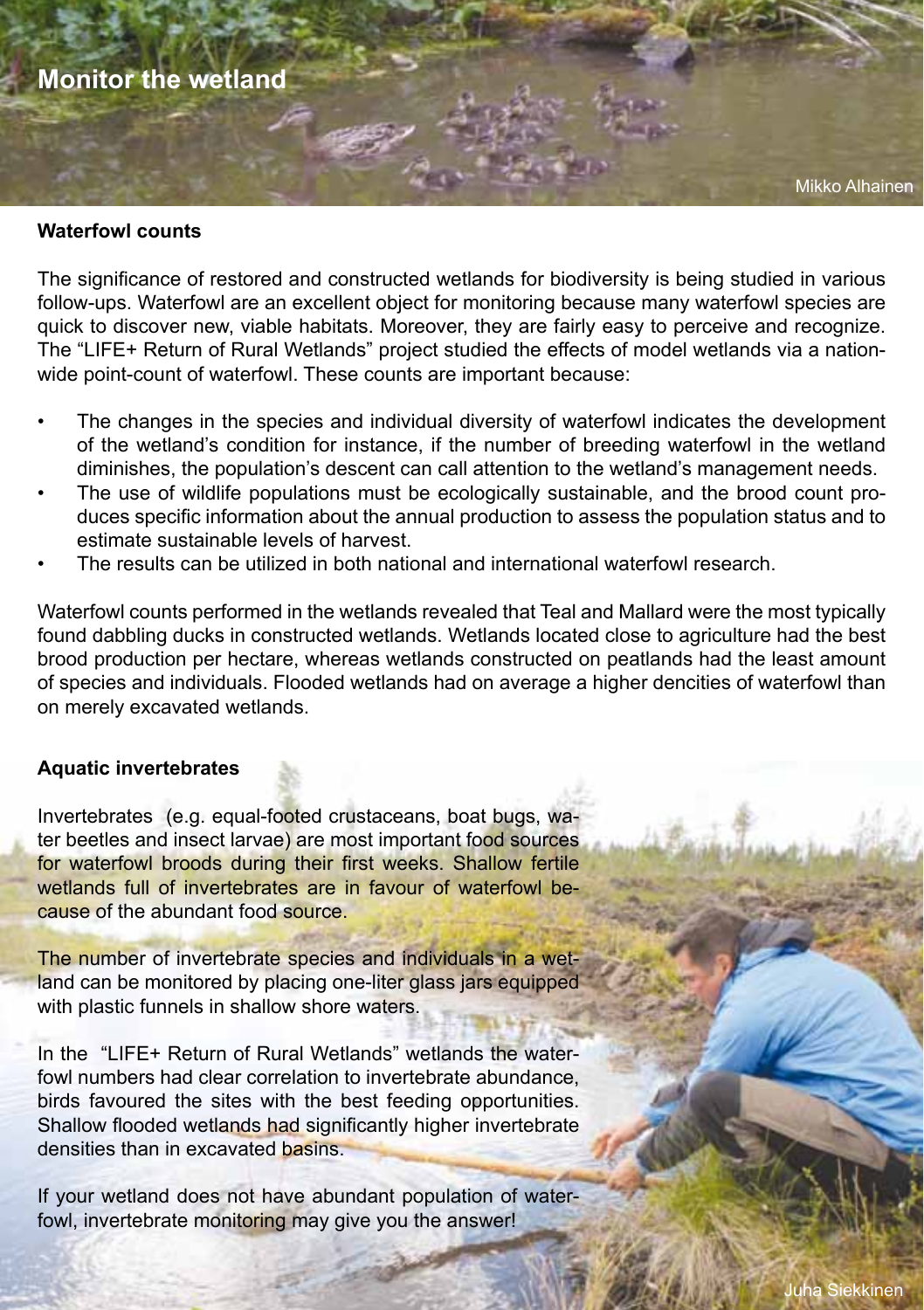## **Habitat quality is maintained by active management**

Wetlands and their bordering ecotones are ever-changing habitats that quickly overgrow without proper management. The declining proportion of open water and the aggressively growing willows, cattails and reedare serious threats to the biodiversity and species dependent on open and semi-open wetland habitats.



*The establishment of aggressively growing cattails or other problematic aquatic plants can be prevented by cutting or rooting up the first emerging individuals.*

Proper management conserves the area's nature values and scenery as well as the wetland's ability to bind sediments and nutrients from drainage waters. For instance, it is important for the effective sedimentation that deep basins are excavated in front of the in-flowing ditches, and the sedimentation basins are emptied when necessary.

Regarding flooded wetlands it is important to monitor the durability of the dam and embankments and to regularly check the functioning of the regulation well. The wide adjustment range of the wetland's water-level and the possibility to drain the area completely, if necessary, significantly improves the area's management opportunities.

Well managed riparian zones around the wetland and semi-open biotopes support wetland's diverse and demanding species. Grazing is great management tool, creating diverse habitat patches favoured by many birds. Small mud-flats and varying grass-densities and height are especially important for many wader species. Significant benefits can also be achieved by moving and clearing the shores and by managing the riparian forests.

Wetlands are productive habitats that are rich in species and, as such, they attract small and medium size predators that predate the waterfowl and wader nests and broods. The effective culling of American Mink, Raccoon Dog and Red Fox is not easy, but successful predator control is essential for nesting success and brood survival.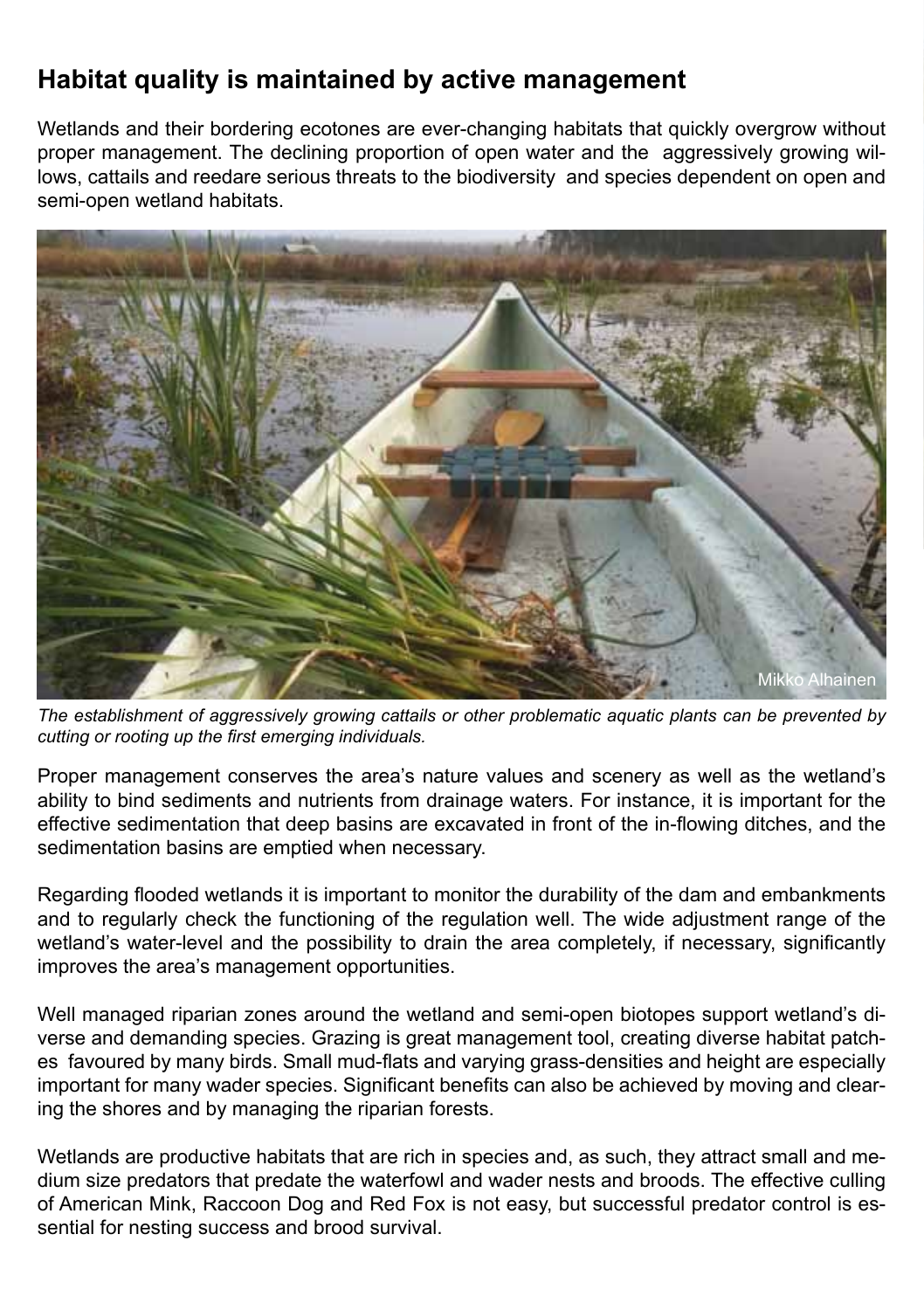

*The grazing of open shore meadows is long-term nature management at its best. The model wetland landowners in the "LIFE+ Return of Rural Wetlands" project are committed to the management of their wetlands. This secures the conservation of the positive effects of project actions far into the future. Highland cattle grazing in the Isoahde wetland in Raasepori in the summer 2014. Landowner Ville Porkka is responsible for the wellbeing of the cattle.*

*The eradication of Invasive Alien predators (e.g. American mink) is vital for the conservation of waterfowl and wader species.*